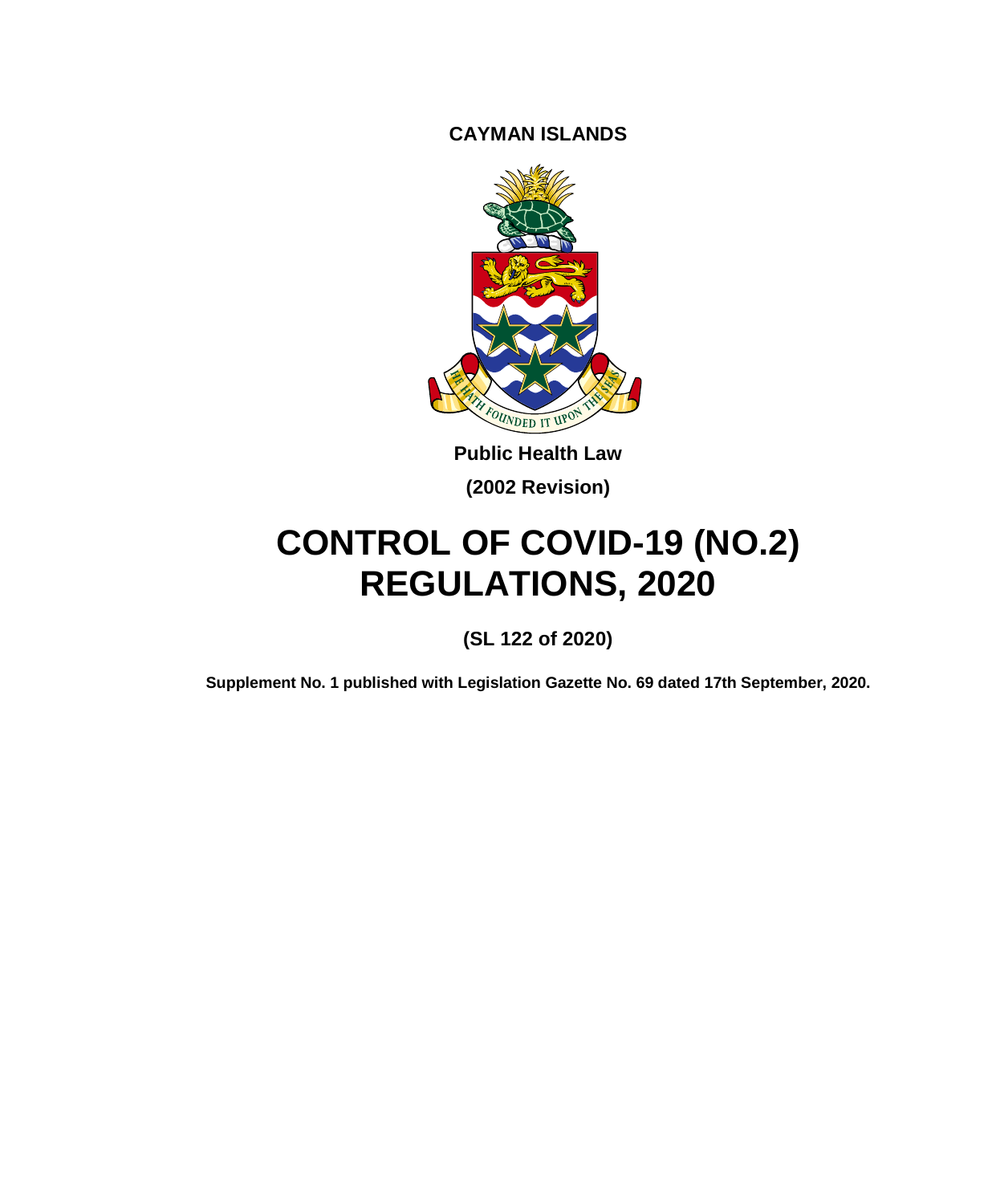### **PUBLISHING DETAILS**

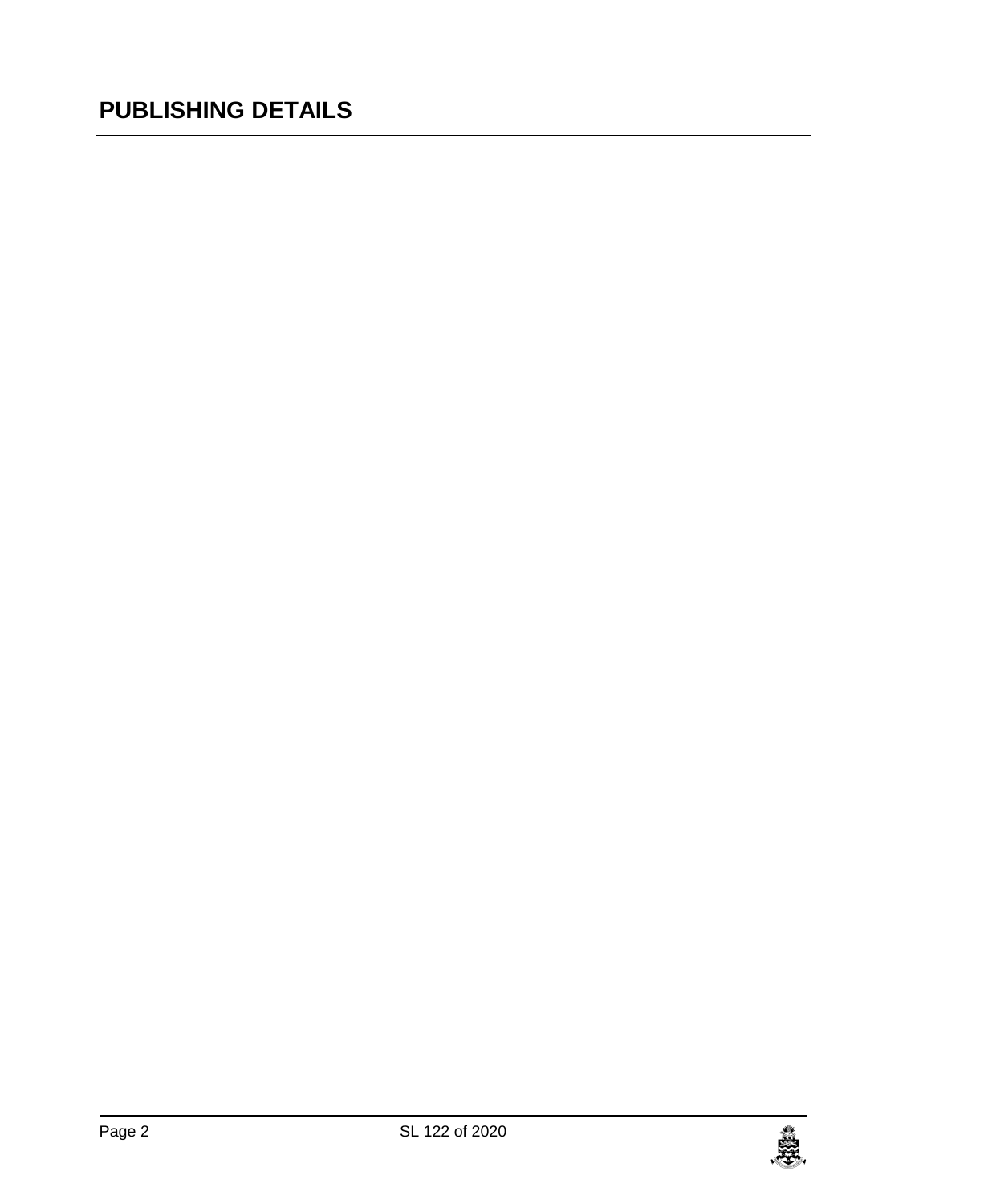#### **CAYMAN ISLANDS**



**Public Health Law**

**(2002 Revision)**

## **CONTROL OF COVID-19 (NO.2) REGULATIONS, 2020**

**(SL 122 of 2020)**

### **Arrangement of Regulations**

| Regulation     |                                                                                          | Page |
|----------------|------------------------------------------------------------------------------------------|------|
| $\mathbf{1}$ . |                                                                                          |      |
| 2.             |                                                                                          |      |
| 3.             | Restrictions on arrival of all persons to the Islands to control the spread of the virus |      |
| 4.             |                                                                                          |      |
| 5.             |                                                                                          |      |
| 6.             |                                                                                          |      |
| 7.             |                                                                                          |      |
| 8.             |                                                                                          |      |
| 9.             |                                                                                          |      |
|                |                                                                                          |      |

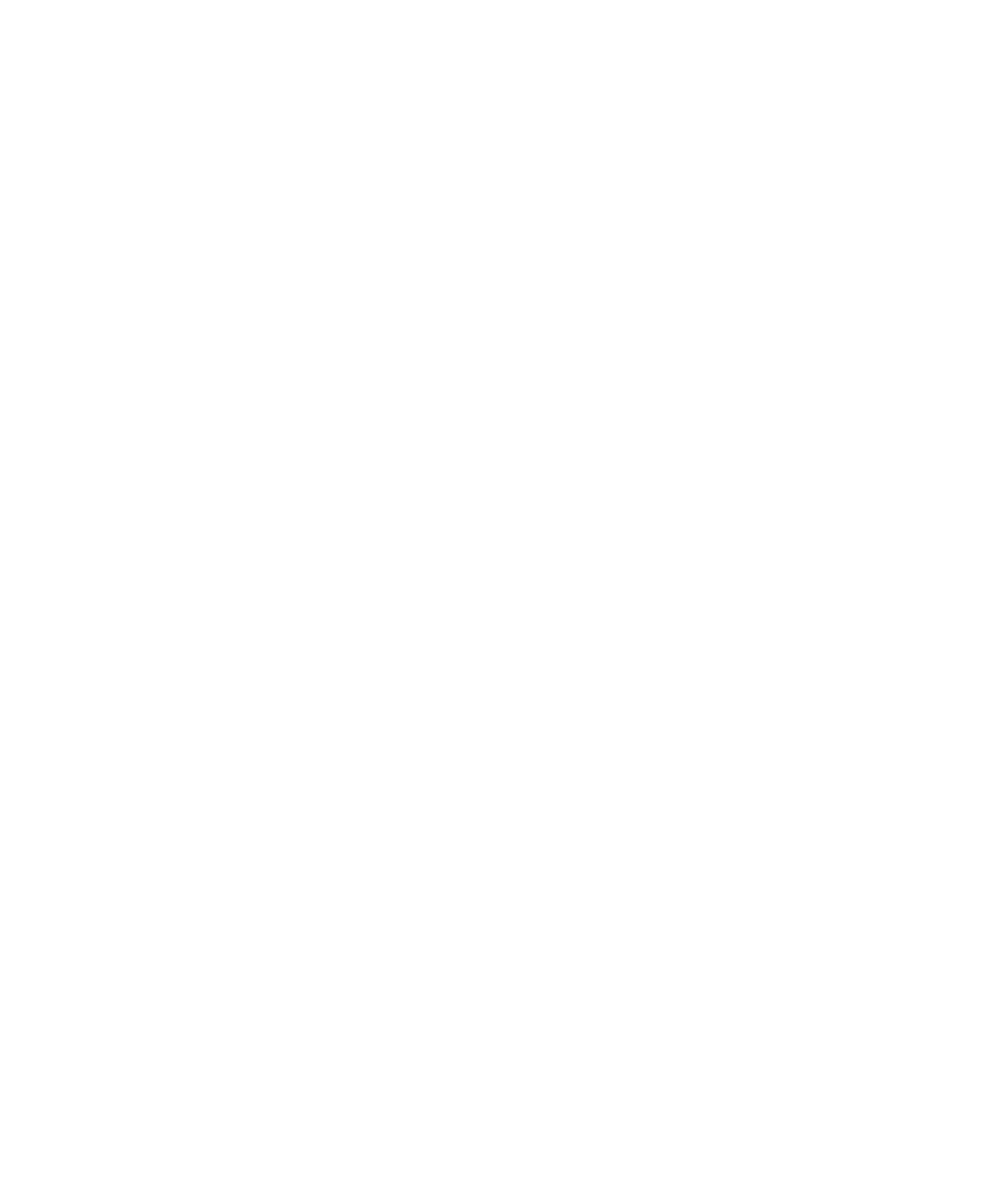#### <span id="page-4-0"></span>**CAYMAN ISLANDS**



**Public Health Law**

**(2002 Revision)**

## **CONTROL OF COVID-19 (NO.2) REGULATIONS, 2020**

**(SL 122 of 2020)**

In exercise of the powers conferred by section 34 of the Public Health Law (2002 Revision) the Cabinet makes the following Regulations —

#### **1. Citation**

**1**. These Regulations may be cited as the Control of Covid-19 (No.2) Regulations, 2020.

#### <span id="page-4-1"></span>**2. Definitions**

**2**. In these Regulations —

"**Caymanian**" has the meaning assigned by section 2 of the *Immigration (Transition) Law, 2018*;

"**customs and border control officer**" means a public officer appointed under section 6 of the *Customs and Border Control Law, 2018* and includes any police officer or other person assisting the Customs and Border Control Service in any assigned matter;

"**resident**" means a person who has legal and ordinary residence in the Islands in accordance with the *Immigration (Transition) Law, 2018*;

"ship" means every description of vessel used in navigation;

"**tourist visitor**" has the meaning assigned by section 2 of the *Immigration (Transition) Law, 2018;* and

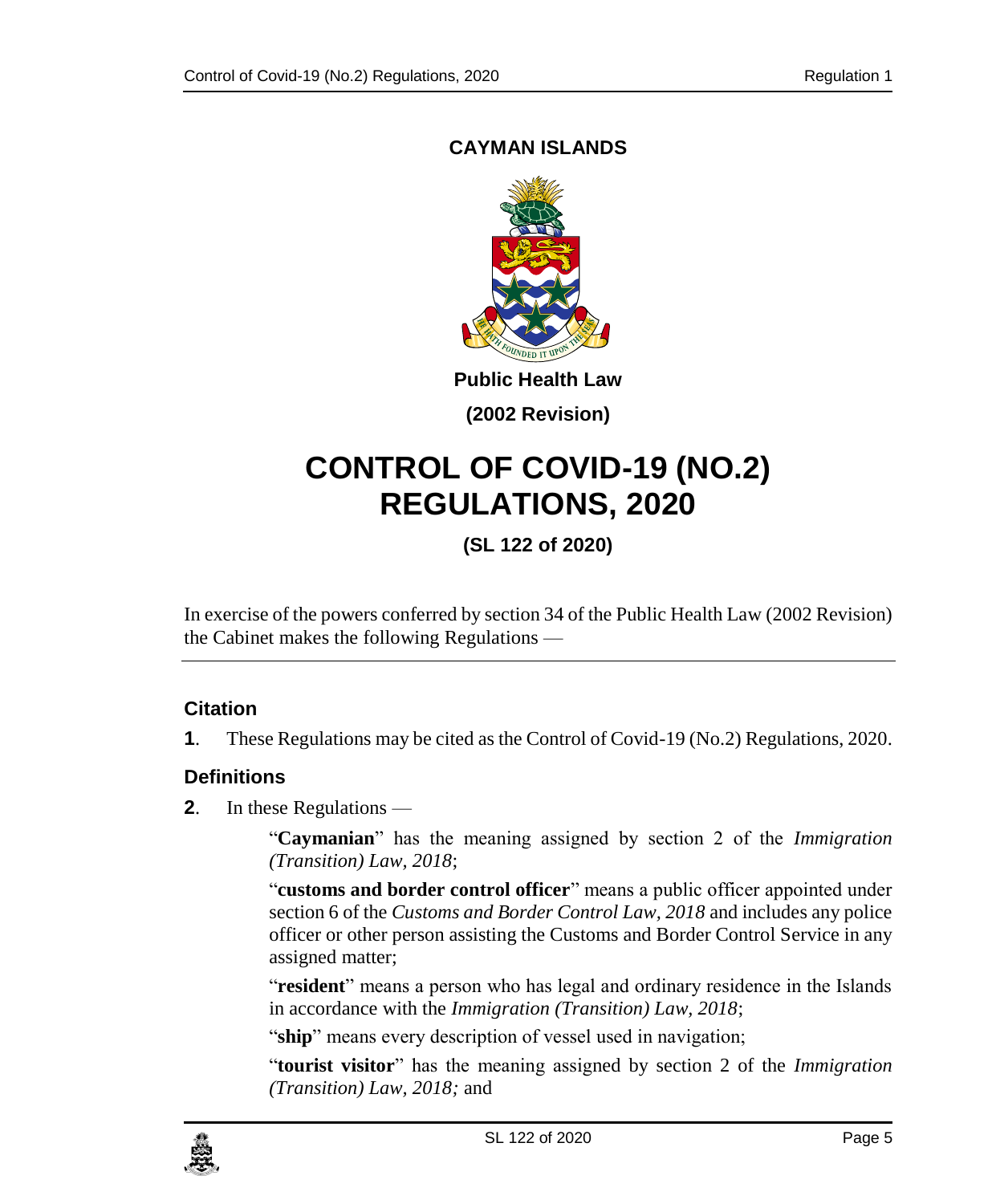"**virus**" means the virus known as SARS-CoV-2 which causes the disease known as Covid-19.

#### <span id="page-5-0"></span>**3. Restrictions on arrival of all persons to the Islands to control the spread of the virus**

- **3**. (1) For the purposes of controlling the spread of the virus, subject to paragraph (4) and notwithstanding any other Law, where a person arrives in the Islands that person shall, for the purposes of these Regulations, be required by a customs and border control officer, in respect of the person or the person's dependants —
	- (a) to complete a medical and travel questionnaire in such form as is provided by the Medical Officer of Health; and
	- (b) to undergo a medical examination if the customs and border control officer considers that a medical examination is necessary.
	- (2) Where a person arrives in the Islands, if  $-$ 
		- (a) the person is a Caymanian or resident of the Islands, the person shall, for such period from the date of arrival as may be determined by the Medical Officer of Health, for the purposes of surveillance by the Medical Officer of Health, remain at a private residence or such other place of isolation as specified by the Medical Officer of Health and shall be subject to such directions as are provided by the Medical Officer of Health;
		- (b) the person is a tourist visitor or other visitor, the person shall, for such period from the date of arrival as may be determined by the Medical Officer of Health, for the purposes of surveillance by the Medical Officer of Health, be managed by the Medical Officer of Health at a place specified by the Medical Officer of Health and shall be subject to such directions as are provided by the Medical Officer of Health; and
		- (c) the person shows respiratory symptoms or symptoms of the virus, the person shall be managed at a place and in such manner as specified by the Medical Officer of Health until the Medical Officer of Health determines that the person is no longer a health risk to the public.
	- (3) Where a person who arrives in the Islands under paragraph (2) is allowed to isolate at a private residence and there are other occupants who reside at the private residence who intend to stay at the residence during the period of isolation with the person, those occupants shall, for the purposes of controlling the spread of the virus, and for such period as may be determined by the Medical Officer of Health, be subject to such directions as are provided by the Medical Officer of Health.
	- (4) Paragraphs (1) and (2) do not apply to the crew of any ship or aircraft but a crew member of a ship or aircraft which arrives in the Islands after the date of commencement of these Regulations shall self-isolate after such arrival until the crew member is due to leave the Islands.

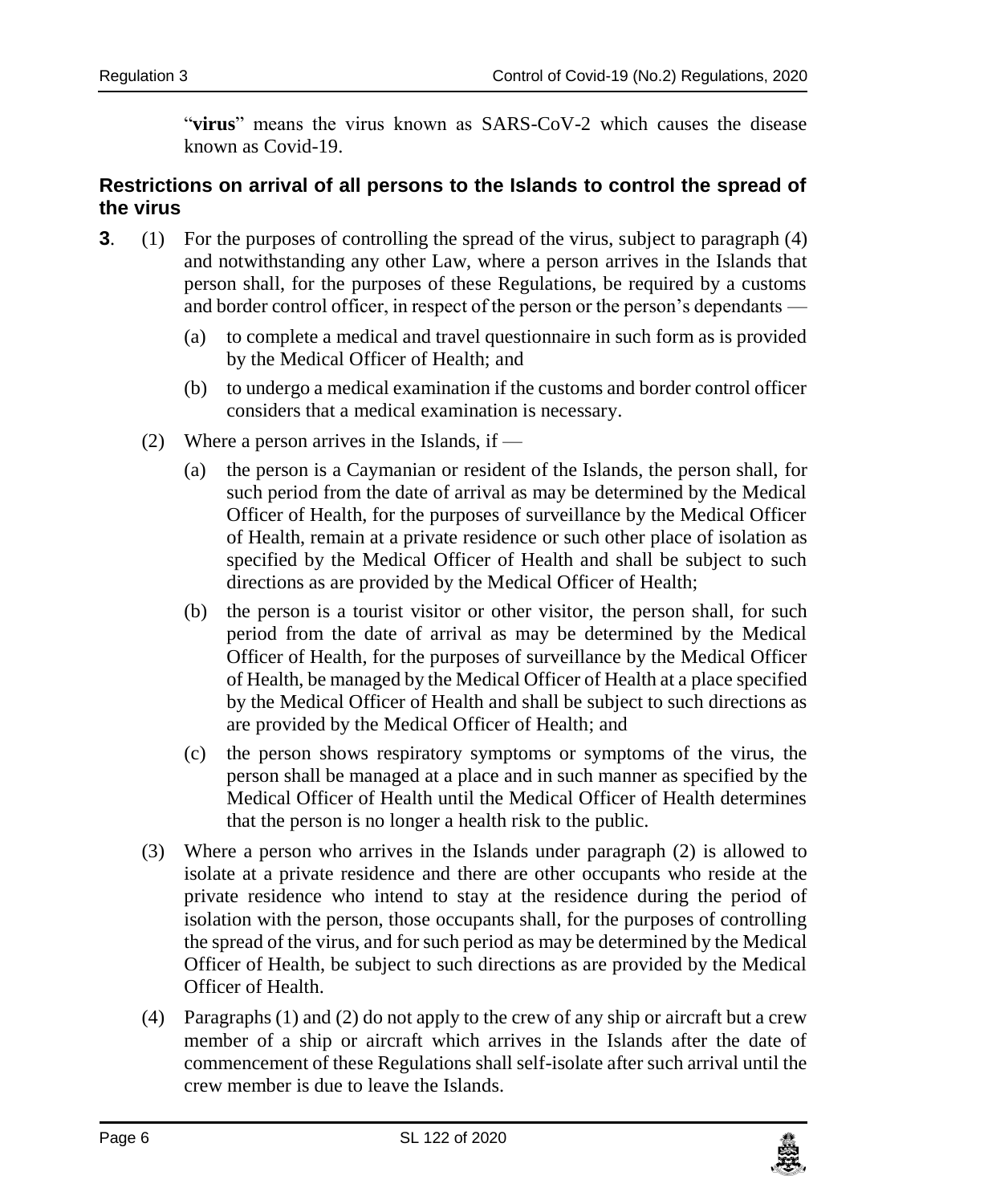(5) A person who contravenes this regulation commits an offence and is liable on conviction to a fine of one thousand dollars and to imprisonment for six months.

#### <span id="page-6-0"></span>**4. Power to exempt persons from compliance with regulation 3**

- **4**. (1) The Cabinet may, after consultation with the Medical Officer of Health, exempt a person or category of persons from any of the requirements in regulation 3.
	- (2) Notwithstanding paragraph (1), a person who is exempted
		- (a) shall comply with the directions of the Medical Officer of Health with regard to isolation and any additional health monitoring for the purposes of preventing, controlling or suppressing the spread of the virus; and
		- (b) who shows respiratory symptoms or symptoms of the virus shall be managed at a place and in such manner as specified by the Medical Officer of Health,

until the Medical Officer of Health determines that the person is no longer a health risk to the public.

(3) A person who contravenes paragraph (2) commits an offence and is liable on conviction to a fine of one thousand dollars and to imprisonment for six months.

#### <span id="page-6-1"></span>**5. Powers, duties and functions of the Medical Officer of Health**

- **5**. (1) In carrying out powers, duties and functions under these Regulations, the Medical Officer of Health has all the powers, duties and functions specified in Part VI of the Law and shall exercise any other relevant powers, duties and functions specified —
	- (a) under regulation 12 of the *Public Health (Communicable Diseases) Regulations (1997 Revision)* which a medical officer would otherwise be required to exercise; and
	- (b) under the *Public Health (Quarantine) Regulations (1997 Revision)* which a quarantine officer would otherwise be required to exercise.
	- (2) Subject to paragraph (1)(b), the *Public Health (Quarantine) Regulations (1997 Revision)* shall apply for the purposes of these Regulations with any necessary modifications.

#### <span id="page-6-2"></span>**6. Police powers**

- **6**. (1) A police officer may require a person to answer any questions to enable the police officer to ascertain who the person is and whether the person is complying with these Regulations, and where the person does not satisfy the police officer that they are complying with these Regulations, the police officer may —
	- (a) detain the person and inform the Medical Officer of Health or a person designated by the Medical Officer of Health of the fact that a person has been so detained; and